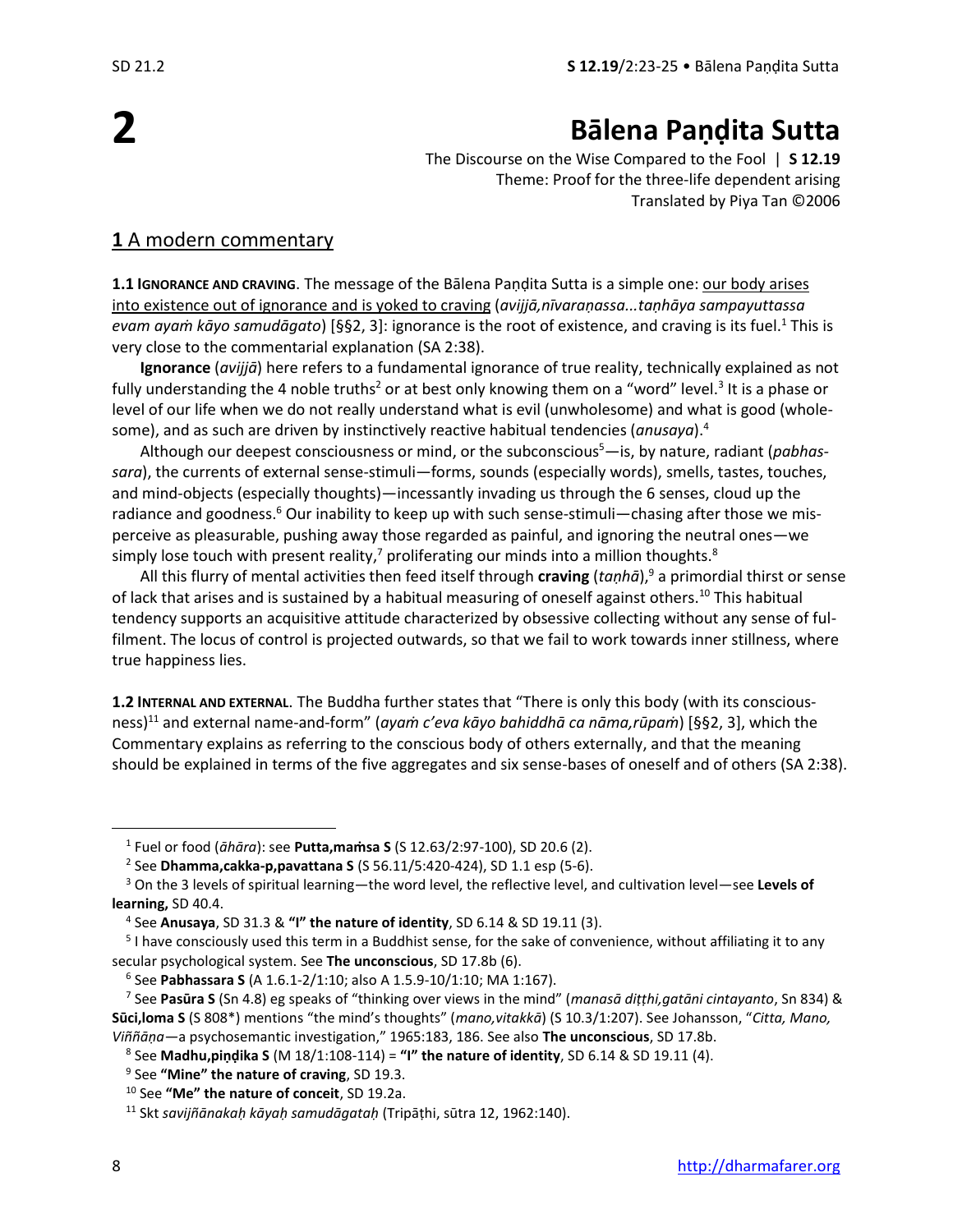Technically and academically, the commentarial explanation may be correct, but it is somewhat narrow, considering the context. **Bodhi** instructively notes

This interpretation of *bahiddhā nāmarūpa* seems dubious. We may have here, rather, a rare example of the term *nāmarūpa* being employed to represent the entire field of experience available to consciousness, "external name" being the concepts used to designate the objects cognized. (S:B 740 n48)

This is, in fact, attested by the stock phrase, "with regard to this conscious body and all external signs" (*imasmiṁ saviññāṇake kāye bahiddhā ca sabba,nimittesu*).<sup>12</sup>

The commentary to **the Ānanda Sutta** (A 3.32/1:132) explains *bahiddhā ca sabba,nimittesu* that "'**all external signs**' refers to just these: the signs of form, of sound, of smell, taste, touch, of notions of eternalism, etc, of a person, of dharmas [states]" (AA 2:206).<sup>13</sup> The Anusaya Sutta (S 18.21/2:252) commentary here adds: "'**external**' (*bahiddhā ca*) means the conscious bodies of others and insentient objects: by the former is meant (*dasseti,* "is shown") one's own consciousness and that of others, and by the latter, external forms not bound by the sense-faculties [ie external inanimate objects]"<sup>14</sup> (SA 2:214 f).

**1.3 THE PAIR**. The sutta continues: "There is only this body (with its consciousness) and external nameand-form; as such, there is this pair [dyad] (*itth'etaṁ dvayaṁ*)" [§2]. The Saṁyutta Commentary explains "**this pair**" as the internal and the external sense-bases, which it calls "the great dyad" (*mahā,dvaya*). "However," notes Bodhi,

while the sense-bases are usually shown to be the condition for contact<sup>15</sup> and are also called a dyad, <sup>16</sup> it seems that here the text intends the term dyad [*dvaya*] to denote one's own conscious body and 'external name-and-form.' The six sense bases are introduced only in the next sentence, after contact has already been said to arise from a duality. At D 2:62,12-37 [**Mahā,nidāna Sutta,** D 15.20] too the Buddha demonstrates that name-and-form can be a direct condition for contact without mention of the six sense bases. (S:B 740 n48)

**1.4 THE "ALL."** All beings, both the foolish and the wise, have come thus far in this way. All sentient beings suffer in similar manner, and the reason is clear:

There are only the six sense-bases. When any of them is touched [stimulated], the foolish feels pleasure *and* pain (*sukha,dukkha*). 17

*Saḷ'ev'āyatanāni yehi phuṭṭho bālo sukha,dukkhaṁ paṭisaṁvediyati etesaṁ vā aññatarena.* [§§2, 3]

It might appear logical to render *sukha,dukkha* here as "pleasure *or* pain," but I have rendered the dvandva conjunctively—as "pleasure *and* pain—as is often done (rather than disjunctively) to keep to the

<sup>12</sup> **Anusaya S** (S 18.21/2:252), SD 19.2a; **Mānâpagata S** (S 18.22/2:253); **Rādha S** (S 22.71/3:79 f), SD 80.11; **Surādha S** (S 22.72/3:80 f), SD 80.12.

<sup>13</sup> *Rūpa,nimittāṁ sadda,nimittāṁ gandha,nimittāṁ rasa,nimittāṁ phoṭṭhabba,nimittāṁ sassat'ādi,nimittāṁ puggala,nimittāṁ dhamma,nimittāṁ eva,rūpesu ca bahiddhā sabba,nimittesu.* Here "**sign**" (*nimitta*) refers to what the mind first takes as its object: see *Nimitta*, SD 19.7.

<sup>14</sup> *Parassa saviññāṇakaṁ vā aviññāṇakaṁ va. Purimena vā attano ca parassa ca viññāṇam eva dasseti, pacchimena bahiddhā anindriya,baddha,rūpaṁ*.

<sup>15</sup> Eg at **Dukkha S** (S 12.43/2:71-73), **Loka S** (S 12.44/3:73 f), SD 7.5.

<sup>16</sup> Eg at **Dvaya S 1** (S 35.92/4:67), **Dvaya S 2** (S 35.93/4:67-69).

<sup>17</sup> *Saḷ'ev'āyatanāni yehi puṭṭho bālo sukha,dukkhaṁ paṭisaṁvediyati etesaṁ vā aññatarena*. See Intro (1.4).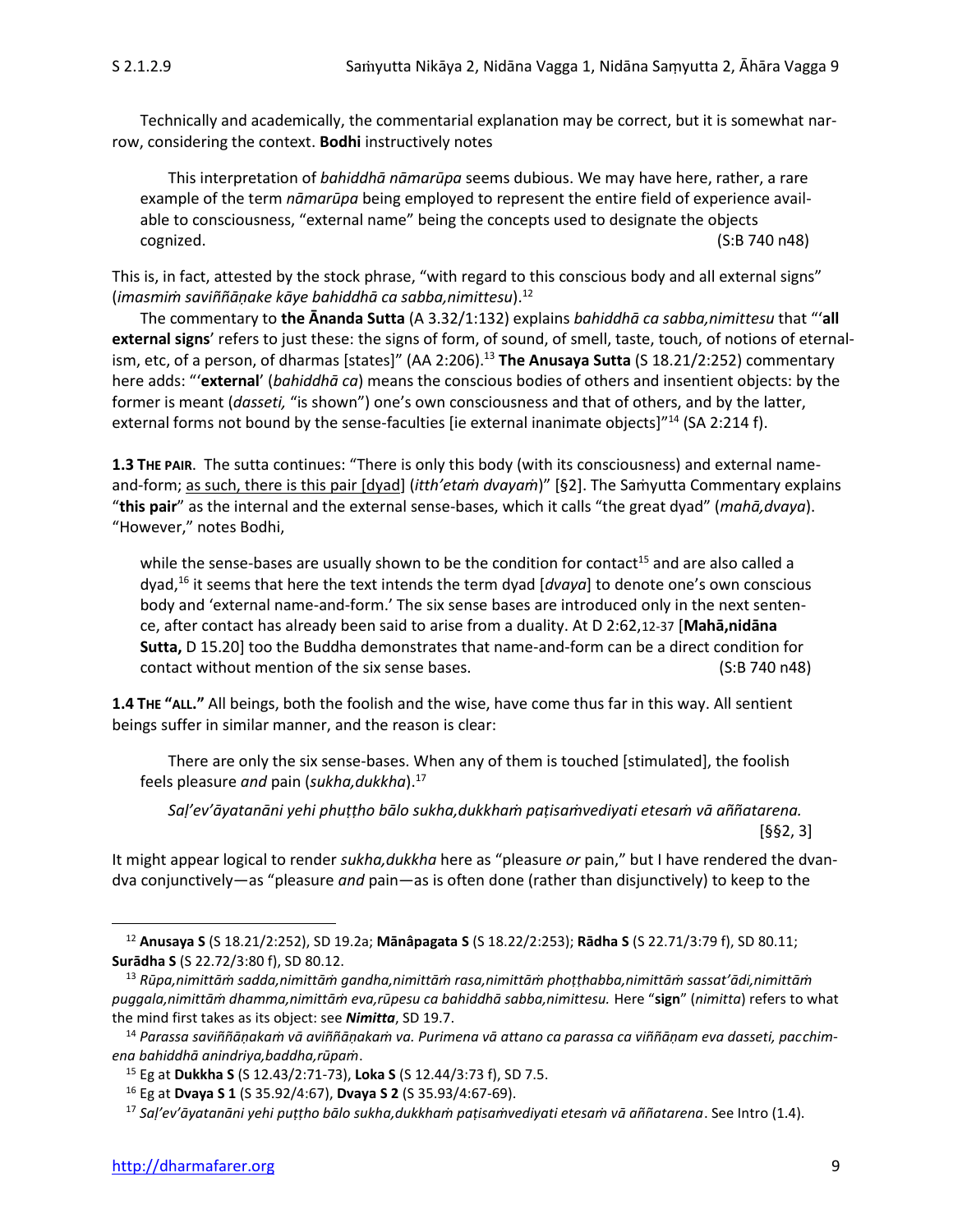psychological and spiritual senses of the passage. The import is that while we often perceive a sensestimulus as pleasurable, that very same stimulus, or rather our reaction to or memory of it, also brings pain (such as wanting more of it, or being dissatisfied with it). The Pali dvandva, *sukha,dukkha,* it should be noted, is pregnant with both the disjunctive and conjunctive senses.

**"There are only the six sense-bases***.***" [§3]** All that we really are consists of the six senses (the eye, ear, nose, tongue, body and mind). All that we can experience or know are but the six sense-objects (forms, sounds smells, tastes, touches and mind-objects). This is clearly stated in **the Sabba Sutta** (S 35.- 23), thus: $^{18}$ 

The Blessed One said this:

**3** "Bhikshus, I will teach you the all.<sup>19</sup> Listen to it.

And what, bhikshus, is the all? The eye and forms, the ear and sounds, the nose and smells, the tongue and tastes, the body and touches, the mind and mind-objects.<sup>20</sup> This, bhikshus, is called the all.

**4** Bhikshus, if anyone were to say thus: 'Rejecting this all, I shall make known another all" —that would be empty talk on his part.

When questioned he would not be able to reply and, moreover, he would meet with vexation.

And what is the reason for this?

Because, bhikshus, that would not be within his domain." (S 35.23/4:15), SD 7.1

**"When any of them [the sense-bases] is touched [stimulated], the foolish feels pleasure and pain." [§3]** From this point on, the sutta is very similar to **the Sall'atthena Sutta** (S 36.6), which in fact elaborates on what happens after that:

**7** "Bhikshus, when the uninstructed ordinary person is touched by a painful feeling, he sorrows, grieves, laments, beats his breast, becomes confused. So he feels two feelings: the bodily and the mental.

8a Bhikshus, it is just as if they were to wound a person with a dart [arrow],<sup>21</sup> and then they were to wound him with a second dart. As such, bhikshus, that person would feel the sensation of two darts.<sup>22</sup>

Even so, bhikshus, when the uninstructed ordinary person is touched by a painful feeling, he sorrows, grieves, laments, beats his breast, becomes confused. So he feels two feelings: the bodily and the mental.

 $18$  S 35.23/4:15 = SD 7.1.

<sup>19</sup> On the all (*sabba*), see SD 7.1 Intro.

<sup>20</sup> "Mind-objects," *dhammā,* alt tr "mental phenomena."

<sup>21</sup> Comy: The second wound (*anugata,vedhaṁ*) would be just a finger's breadth or two-fingers' breadth away from the first one. For the one wounded, as such, would feel the subsequent worse than the first. (SA 3:76).

<sup>22</sup> See **Nakula,pitā S** (S 22.1/3:1-5), SD 5.4.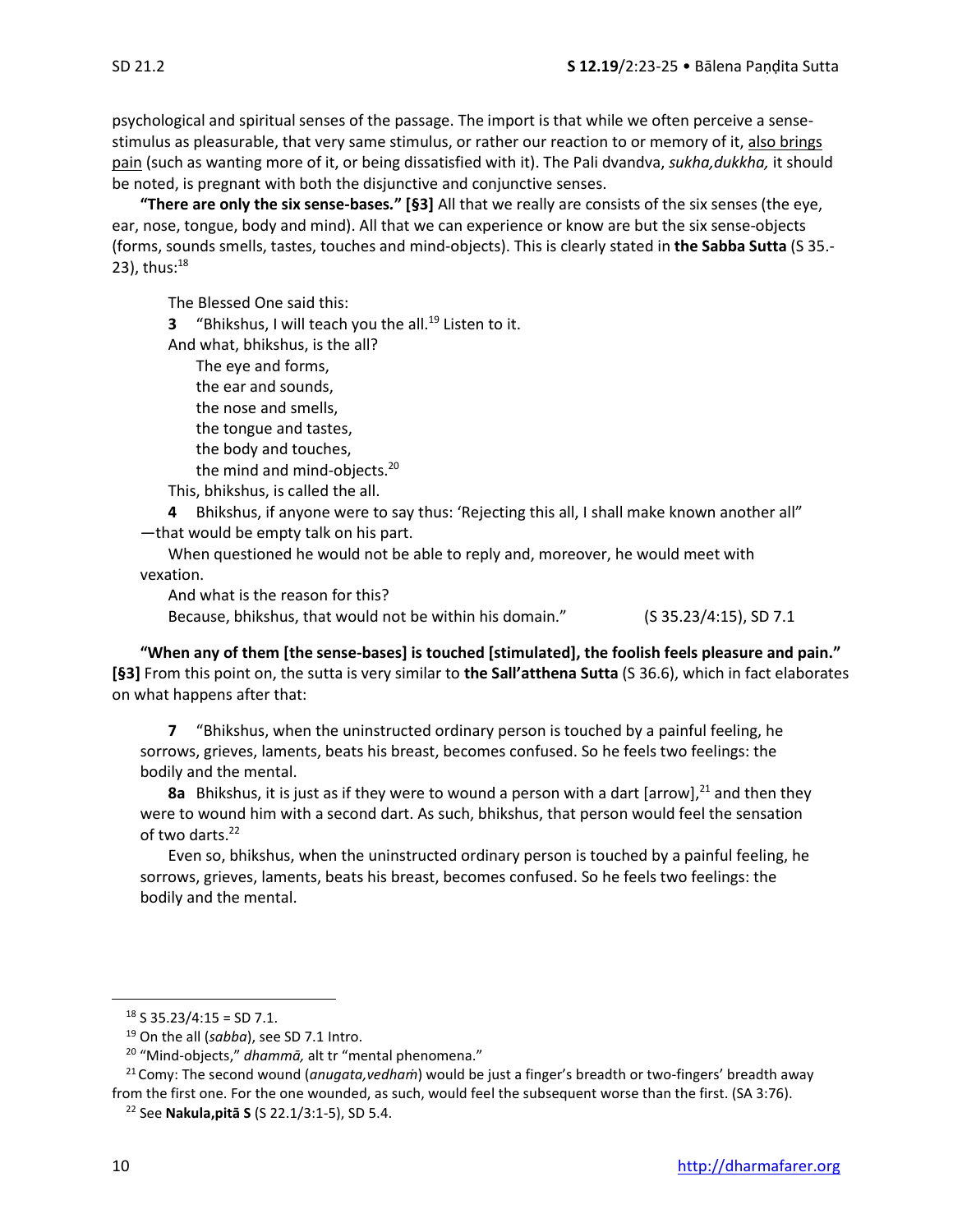**8b** And being touched by that painful feeling, he shows aversion towards it. When he shows aversion towards the painful feeling, **the latent tendency**<sup>23</sup> **of aversion** (*paṭighânusaya*) towards painful feeling lies latent in him.

**8c** When touched by a painful feeling, he delights in sensual pleasure.

Why is that so?

Because, bhikshus, the uninstructed ordinary person knows no other escape than through sensual pleasure. 24

**8d** And when he delights in sensual pleasure, **the latent tendency of lust** (*rāgânusaya*) towards pleasant feeling lies latent in him.

**8e** He does not understand according to reality the arising, the passing away, the gratification, the danger and the escape with regards to feelings. $^{25}$ 

Not understanding these things according to reality, **the latent tendency of ignorance** (*avijjā'nusaya*) towards neutral feeling lies latent in him.<sup>26</sup>

**8f** If he feels a pleasant feeling, he feels that it is yoked to him. If he feels a painful feeling, he feels that it is yoked to him. If he feels a neutral feeling, he feels that it is yoked to him.

This, bhikshus, is called an uninstructed ordinary person who is yoked to birth, death, sorrow, lamentation, physical pain, mental pain and despair—he is one who is yoked to suffering, I say!<sup>27</sup> (S 36.6/4:208 f), SD 5.5

The Bālena Paṇḍita Sutta summarizes this teaching by saying:

Because the foolish has not lived the holy life for the utter destruction of suffering. As such, with the breaking up of the body, after death, the foolish fares on to another body. Faring on to another body, he is not freed from birth, decay-and-death; not freed from sorrow, lamentation, physical pain, mental pain, and despair; not freed from suffering, I say!

So what is "the holy life" (*brahma,cariya*)? This is what we shall examine next.

## **2** The holy life

[§7]

<sup>23</sup> Latent tendencies (*anusayā*): see SD 5.5 Intro n.

 $24$  Comy: The escape is mental concentration, the path and the fruit, but he does not know this, knowing only sensual pleasure. (SA 3:77)

<sup>25</sup> Cf **Cūḷa Sīhanāda S** (M 11.7/1:65), where the comy says the arising (*samudaya*) the views of being (*bhava,diṭṭhi*) and non-being (*vibhava,diṭṭhi*) are due to any of these eight conditions (*attha-ṭ,ṭhāna*): the five aggregates, ignorance, contact, perception, thought, unskilful consideration, evil friends and the voice of another [Pm 1:138]. Their disappearance (*atthaṅgama*) is the path of streamwinning which eradicates all wrong views. Their gratification (*assāda*) may be understood as the satisfaction of psychological need that they provide; their danger (*ādīnava*) is the continual bondage that they entail; the escape (*nissaraṇa*) from them is nirvana (MA 2:11). See also **Chachakka S** (M 148) where the latent tendencies are explained in connection with each of the 6 senses (M 148,28-33/3:285).

<sup>&</sup>lt;sup>26</sup> The most important characteristic of neutral feelings to note is their impermanent nature (It 47). This is because a neutral feeling appears to be the most stable of the three types of feeling. When they are noted as impermanent, it will lead to the arising of wisdom, thereby countering the latent tendency of ignorance. See §3n. See Anālayo, *Satipaṭṭhāna: The Direct Path to Realization,* 2003:171.

<sup>27</sup> **Mahā Taṇhā,saṅkhaya S** (M 38) concludes with an interesting, broader explanation of how an unawakened person delights all kinds of feelings—whether pleasant, painful or neutral—"he delights in that feeling, welcomes it, and remains clinging to it." It also describes a Buddha responds to these feelings (M 38.30-41/ 1:266-271). See Intro above & also **Cūḷa,vedalla S** (M 44.25-28/1:303 f).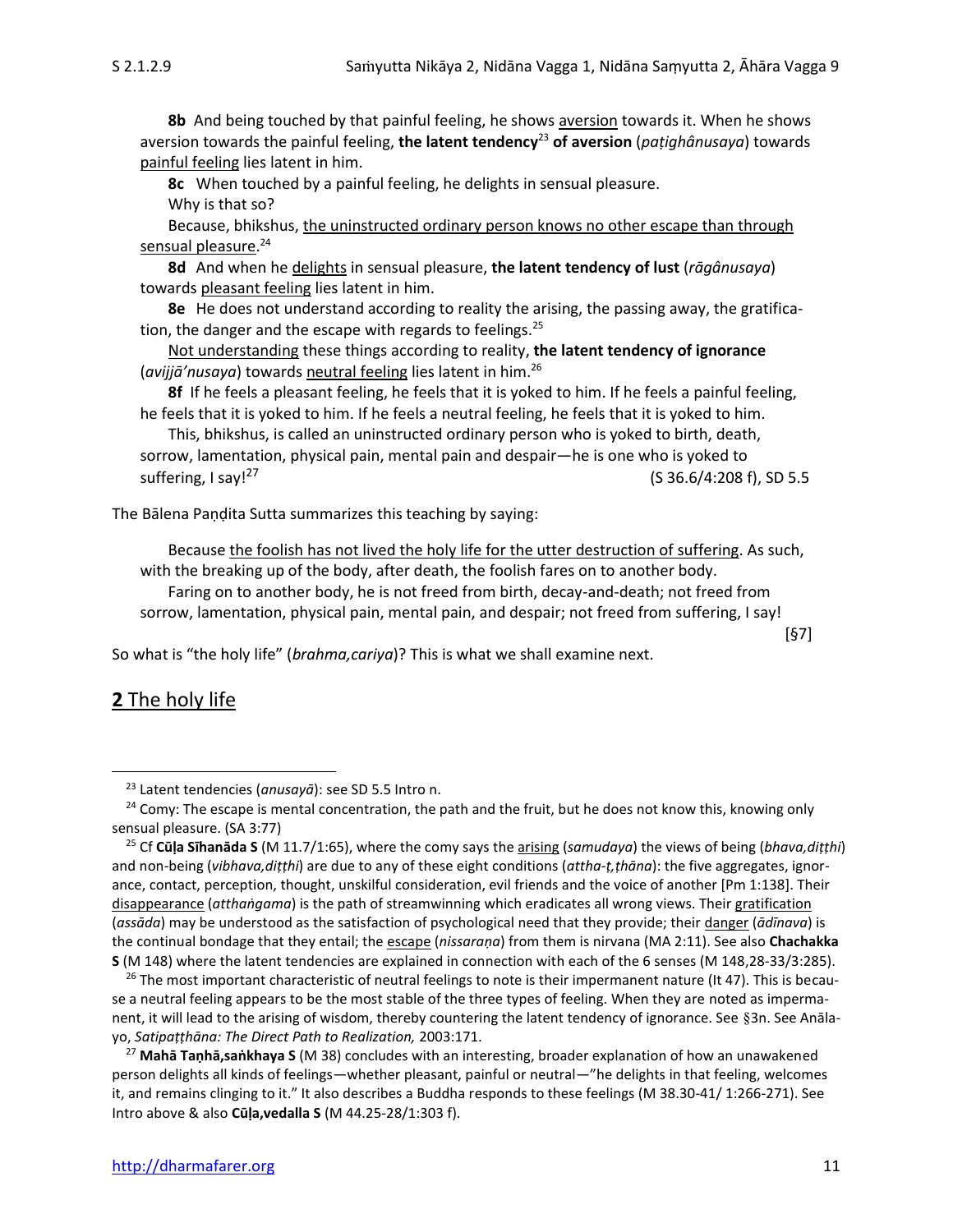**2.1** The Bālena Paṇḍita Sutta says that the *foolish* unawakened person goes on suffering because he "has not lived the holy life for the utter destruction of suffering" (*na…acari brahma,cariyaṁ sammā,dukkhak,khayāya*) [§7], but the *wise* but unawakened person "has lived the holy life for the utter destruction of suffering" (*acari brahma,cariyaṁ sammā,dukkha-k,khayāya*) [§8]. The term "holy life" (*brahma,cariya*), in a narrow sense, means *celibacy,* that is, a life of abstaining from all sensual pleasures, especially sexuality, so that all our energies are directed toward mental cultivation as a foundation for spiritual liberation.<sup>28</sup>

**2.2** On a broader scale, the holy life is *the spiritual training* that applies to all who wish to walk the path to awakening, ordained or lay. Such a holy life comprises the 3 trainings (*ti,sikkhā*) of moral virtue, mental concentration and wisdom. This is the training that is referred to in the great commission:

Freed am I, bhikshus, from all snares, divine and human! You too, bhikshus, are freed from all snares, divine and human.

Go forth, O bhikshus, on a mission<sup>29</sup> for the good of the many, for the happiness of the many, out of compassion for the world, for the good and happiness of the gods and humans. Let not two of you go the same way.

Teach the Dharma, bhikshus, good in the beginning, good in the middle, good in the end, both in the spirit and in the letter.

Declare the holy life in its whole<sup>30</sup> and complete purity.

There are beings with little dust in their eyes who, not listening, would be ruined.

They will grow if they understand the Dharma. $31$ 

I will myself, bhikshus, go to Senānigama<sup>32</sup> near Uruvelā to teach the Dharma.

(Mv 11.1 = V 1:20 f = S 4.5/1:105 f; Mvst 3:415 f)

The Sutta says this in connection with "the wise, hindered by ignorance and yoked to craving"<sup>33</sup> [§8]. In the Commentaries such a being is called a "good worldling" (*kalyāṇa puthujjana*), <sup>34</sup> but the more familiar canonical expression is that of an "instructed noble disciple" (*sutavā ariya,sāvaka*).<sup>35</sup> However, in the case of the wise disciple, he has abandoned ignorance and destroyed craving:

But, bhikshus, for the wise, hindered by ignorance and yoked to craving, this body has thus arisen. For the wise that ignorance has been abandoned and that craving has been utterly destroyed. [§8]

**2.3** Of this wise worldling, **the Sall'atthena Sutta** (S 36.6) says:

**9** Bhikshus, when the instructed noble disciple is touched by a painful feeling, he does not sorrow, or grieve, or lament, or beat his breast, or become confused. So he feels (only) one feeling: the bodily, not the mental.

<sup>28</sup> The best example is the 3rd of the eight precepts (*aṭṭha sīla,* A 3.70/1:211) or ten precept (*dasa sīla*, Kh 2/1).

<sup>29</sup> "Mission," *cārikaṁ,* usu tr as "moving or walking about, wandering, roaming; pilgrimage; journey" (DPL).

<sup>30</sup> "Whole," *kevala*, ie unadulterated, entire, not mixed with anything else.

<sup>31</sup> "If they understand the Dharma," *dhammassa aññātāro*, lit "if they are knowers of the Dharma."

 $32$  Senānigama. This is the original name as found in the Canon (eg V 1:21; M 1:166. 240; A 1:106). The Comys give it as Senānī,nigama, the market town of Senānī, on the Nerañjarā bank near Uruvelā, and where Sujātā gives milk-rice to the Bodhisattva, which is his last meal before the awakening J 1:68; MA 2:173; SA 1:172; AA 1:401; BA 7; ApA 72; DhsA 34). The **Lalita,vistara** calls it Senāpati,grāma (Lalv 311.248).

<sup>33</sup> *Avijjāya nivutassa paṇḍitassa yāya ca taṇhāya sampayuttassa.*

<sup>34</sup> On the 2 types of worldlings (*puthujjana*), see SD 5.4 (3).

<sup>35</sup> Or sometimes simply as "instructed disciple" (*sutava puthujjana*): see **Assutava S 1** (S 12.61/2:94 f), SD 20.2.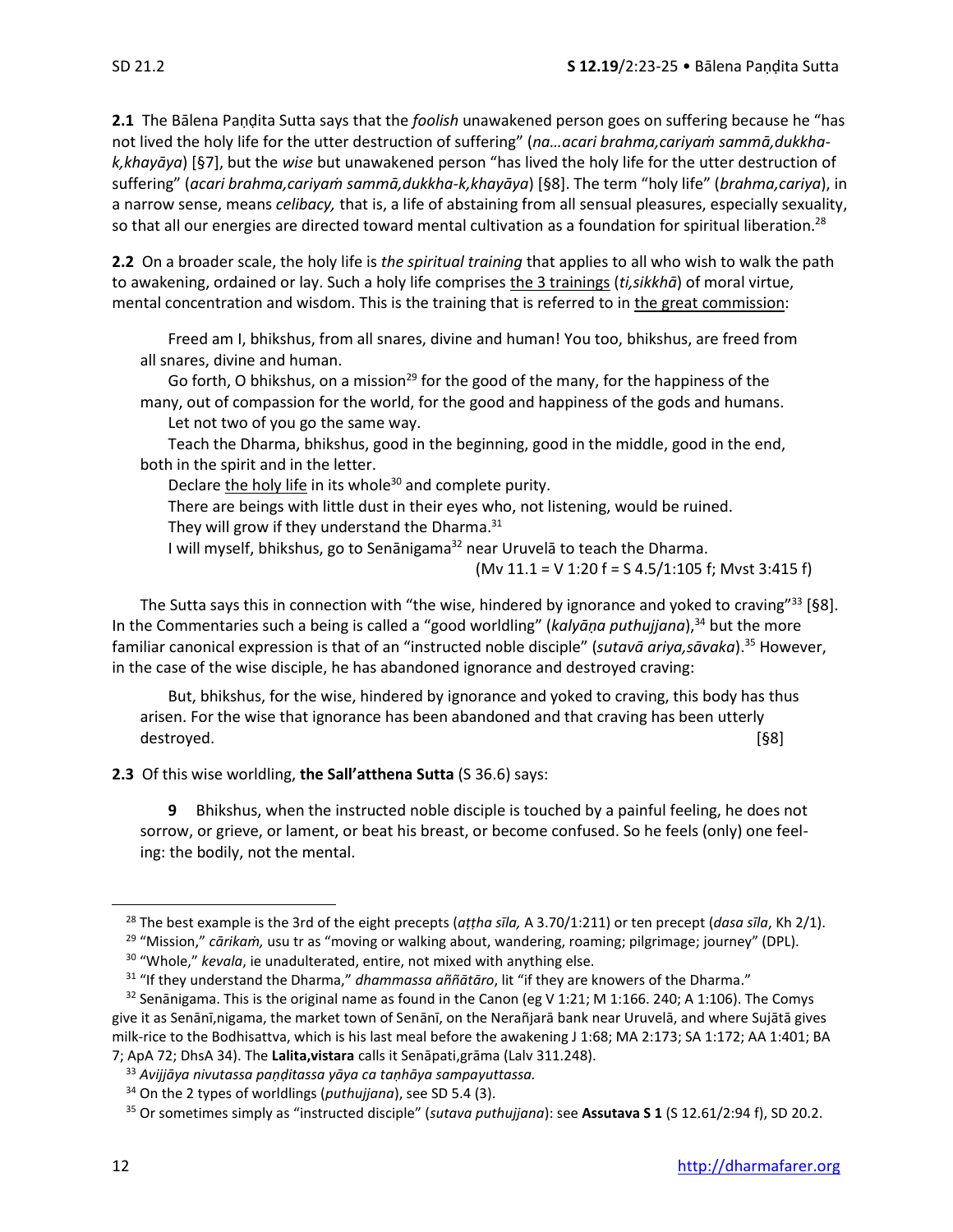**10** Bhikshus, it is just as if they were to wound a person with a dart, but they were not to wound him with a second dart. As such, bhikshus, that person would feel the sensation of (only) one dart.

Even so, bhikshus, when the instructed noble disciple is touched by a painful feeling, he does not sorrow, or grieve, or lament, or beat his breast, or become confused. So he feels (only) one feeling: the bodily, not the mental.<sup>36</sup>

10.2 And being touched by that painful feeling, he shows no aversion towards it. When he shows no aversion towards the painful feeling, the latent tendency<sup>37</sup> of aversion towards painful feeling does not lie latent (in him).

10.3 When touched by a painful feeling, he delights not in sensual pleasure.

Why is that so?

Because, bhikshus, the instructed noble disciple knows escape other than through sensual pleasure.

10.4 And when he does not seek delight in sensual pleasure, the latent tendency of lust towards pleasant feeling does not lie latent (in him).

10.5 He understands according to reality the arising, the passing away, the gratification, the danger and the escape with regards to feelings.

Understanding these things according to reality, the latent tendency of ignorance towards neutral feeling does not lie latent (in him).

10.6 If he feels a pleasant feeling, he does not feel that it is yoked to him. If he feels a painful feeling, he does not feel that it is yoked to him. If he feels a neutral feeling, he does not feel that it is yoked to him.

This, bhikshus, is called an instructed noble disciple who is not yoked to birth, or death, or sorrow, or lamentation, or physical pain, or mental pain, or despair—he is one who is not yoked to suffering, I say!

**11** Bhikshus, this then is the distinction, the disparity, the difference between the instructed noble disciple and the uninstructed ordinary person.

- **12** The wise one, deeply learned, feels not a feeling (in his mind) That is pleasurable or painful This is the great difference Between the wise and the uninstructed ordinary person.
- **13** For the deeply wise who has mastered the Dharma, Who truly sees this world and the next. Desirable things do not agitate his mind Nor does the undesirable bring him aversion.
- **14** For him, there is neither attraction nor repulsion, They have been dispersed, come to an end, And having known that dustless sorrowless state [nirvana], He rightly knows that he has crossed over existence. (S 36.6/4:209 f), SD 5.5

## **3** Significance of the Bālena Paṇḍita Sutta

 $36$  Comy: Of the noble disciples, the stress here is on the arhat, although it would also apply to the Non-returner. The Commentaries say that both have abandoned aversion (*paṭigha*) or ill will (*dosa*), and thus are no longer subject to mental pain or displeasure (*domanassa*). However, anyone with a body, including the Buddhas, is subject to bodily painful feeling. (SA 3:77)

<sup>37</sup> Latent tendencies (*anusayā*): see SD 5.5 n.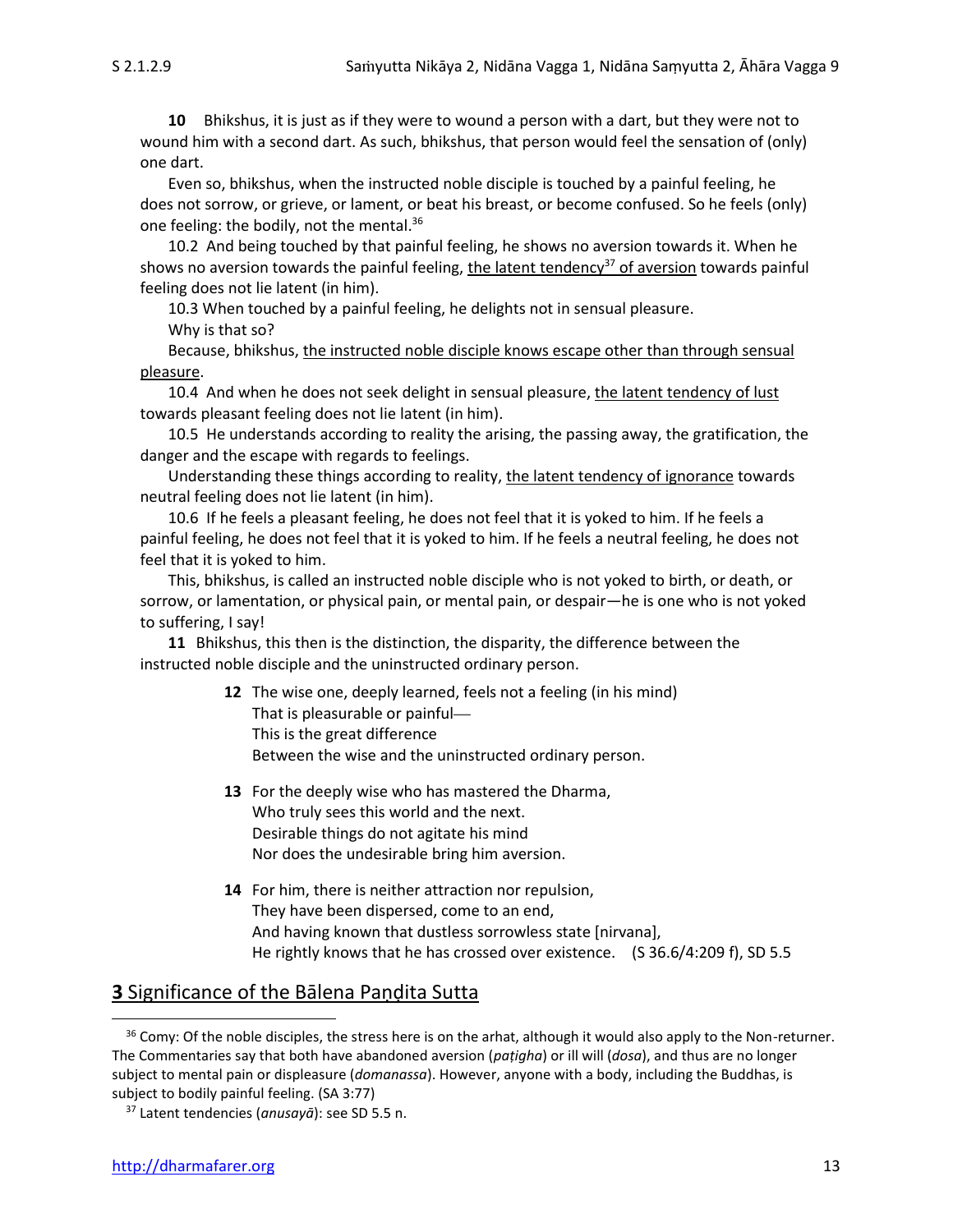**3.1** The short but important Bālena Paṇḍita Sutta throws a clear light on a better understanding of dependent arising as occurring over three lives [Table 3]. The sutta clearly and succinctly summarizes what in later exegetical and scholastic model of "the 4 groups" (*catu,saṅkhepa*) and the "20 modes" (*vīsat'ākāra*), explained in **the Paṭisambhidā,magga,**<sup>38</sup> **the Visuddhi,magga**<sup>39</sup> and **the Abhidhamm'attha,saṅgaha.**<sup>40</sup>

**3.2** The past causes are the ignorance and craving that bring both the foolish and the wise into present existence [Table 3]. The present results are the conscious body, name-and-form, the six sense-bases, contact, and feeling, that is, the being of body-and-mind that we are right now. These are the ignorance and craving that the foolish clings to and does not abandon. The future results consist of birth, decay and death, to which the foolish are again subject in a renewed existence.

**3.3** Thus as has been noted by Bhikkhu Bodhi, "This should also help establish the validity of the 'threelife' interpretation of *paṭicca-samuppāda* and demonstrate that such an interpretation is not a commentarial innovation."  $(S:B 741 n50)^{41}$ 

| The 3 periods                      | The 12 links                                                                                                                        | The 20 modes & 4 groups                                              |
|------------------------------------|-------------------------------------------------------------------------------------------------------------------------------------|----------------------------------------------------------------------|
| <b>PAST</b><br><b>EXISTENCE</b>    | 1. Ignorance<br>2. Volitional activities                                                                                            | Karma process<br>(kamma.bhava)<br>5 past causes:<br>1,2,8,9,10       |
| <b>PRESENT</b><br><b>EXISTENCE</b> | 3. Consciousness<br>4. Name-and-form<br>(mental and physical<br>existence)<br>5. The sixfold sense-base<br>6. Contact<br>7. Feeling | <b>Rebirth process</b><br>(upapatti.bhava)<br>5 present results: 3-7 |
|                                    | 8. Craving<br>9. Clinging<br>10. Existence                                                                                          | Karma process<br>(kamma.bhava)<br>5 present causes:<br>1,2,8,9,10    |
| <b>FUTURE</b><br><b>EXISTENCE</b>  | 11. Birth<br>12. Decay-and-death                                                                                                    | <b>Rebirth process</b><br>(upapatti.bhava)<br>5 future results: 3-7  |

<sup>38</sup> Pm 1:51 f.

<sup>39</sup> Vism 17.288-298/579-581.

<sup>40</sup> Abhk:BRS 8.7.

<sup>41</sup> On the three-life dependent arising, see **Dependent arising**, SD 5.16 (10) & also SD 19.3 (4); for a summary of dependent ending, see SD 19.3 (4). For Bodhi's arguments supporting the three-life dependent arising, see S:B 516- 521.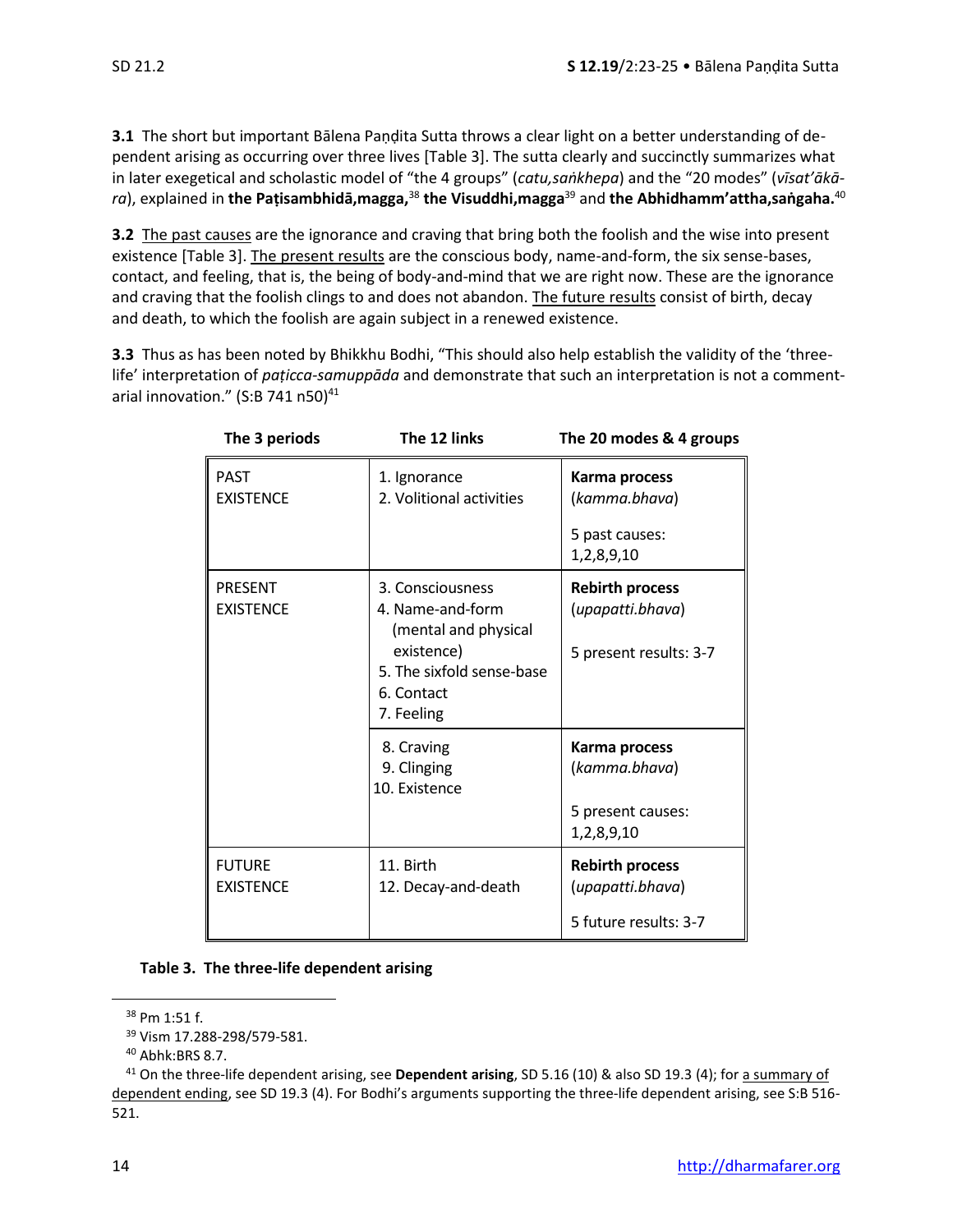**Bālena Paṇḍita Sutta** The Discourse on the Wise Compared to the Foolish S 12.19

 $-$ 

**1** Residing at Sāvatthi.

#### This body arises through ignorance and craving

**2** <sup>42</sup>"Bhikshus, for the foolish, hindered by ignorance and yoked [connected] to craving, **[24]** this body has thus arisen. There is only this body (with its consciousness)<sup>43</sup> and external name-and-form; thus, there is this pair [dyad].

Dependent on the pair there is contact.

There are only the six sense-bases. When any of them is touched [stimulated], the foolish feels pleasure and pain. 44

**3** Bhikshus, for the wise, hindered by ignorance and yoked to craving, this body has thus arisen. There is only this body (with its consciousness)<sup>45</sup> and external name-and-form; thus, there is this pair.

Dependent on the pair there is contact.

There are only the six sense-bases. When any of them is touched [stimulated], the wise feels pleasure and pain.

**4** Bhikshus, what then is the distinction, the disparity, the difference between the instructed noble disciple and the uninstructed ordinary person?"

**5** "Bhante, our teachings are rooted in the Blessed One, guided by the Blessed One, have the Blessed One as refuge. It would be good indeed if the Blessed One were to explain its meaning. Having heard the Blessed One, the bhikshus would remember it."<sup>46</sup>

**6** "Then listen, bhikshus, pay close attention to it, I will speak."

<sup>45</sup> See §2 n.

<sup>46</sup> *Bhagavam,mūlakā no bhante dhammā, bhagavaṁ nettikā, bhagavaṁ paisaraṇā. Sādhu vata bhante bhagavata-ñ'eva paibhātu etassa bhāsitassa attho. Bhagavato sutvā bhkikkhū dhāressantîti*. This is stock: **Mahā Dhamma, samādāna S** (M 46,2/1:309 f), SD 59.11; **Vīmaṁsaka S** (M 47,3/1:317), SD 35.6; **Naakapāna S** (M 68,8/1:465), SD 37.4; **Mahā Suññata S** (M 122,19/3:115), SD 11.4; **Bālena Paṇḍita S** (S 2:24), SD 21.1, **Parivīmaṁsanā S** (S 12.51/- 2:81), SD 11.5, **Candûpama S** (S 16.3/2:199), SD 38.2; **Sammā,sambuddha S** (S 22.58/3:66), SD 49.10; **Sall'atthena S** (S 36.6/4:208), SD 5.5, **Ānanda S 2** (S 36.16/4:221); **(Tika) Añña Titthiyā S** (A 3.68/1:199), SD 16.4; **Loka,dhamma S**  (A 8.6/4:158), SD 48.3; **Kiṁ Mūlaka S** (A 8.83/4:338), SD 32.10; **Sambodhi Pakkhika Dhamma S** (A 9.1/4:351), SD 82.1; **Bhagavā Mūlaka S** (A 10.58/5:106), SD 57.20; **(Ekādasaka) Samādhi S 2** (A 11.20/5:355).

<sup>42</sup> *Avijjā,nīvaraṇassa bhikkhave bālassa taṇhāya sampayuttassa evam ayaṁ kāyo samudāgato. Iti ayaṁ c'eva kāyo bahiddhā ca nāma,rūpaṁ itth'etaṁ dvayaṁ dvayaṁ paṭicca phasso sa'ev'āyatanāni. Yehi phuṭṭho bālo sukha,dukkhaṁ paṭisaṁvediyati etesaṁ vā aññatarena.*

<sup>43</sup> Skt *savijñānakaḥ kāyaḥ samudāgataḥ* (Tripāṭhi, sūtra 12, 1962:140).

<sup>44</sup> *Saḷ'ev'āyatanāni yehi phuṭṭho bālo sukha,dukkhaṁ paṭisaṁvediyati etesaṁ vā aññatarena*. I have rendered *sukha,dukkhaṁ* here disjunctively (then conjunctively, as more common) to keep to the logic of this sentence. See Intro (1.4).